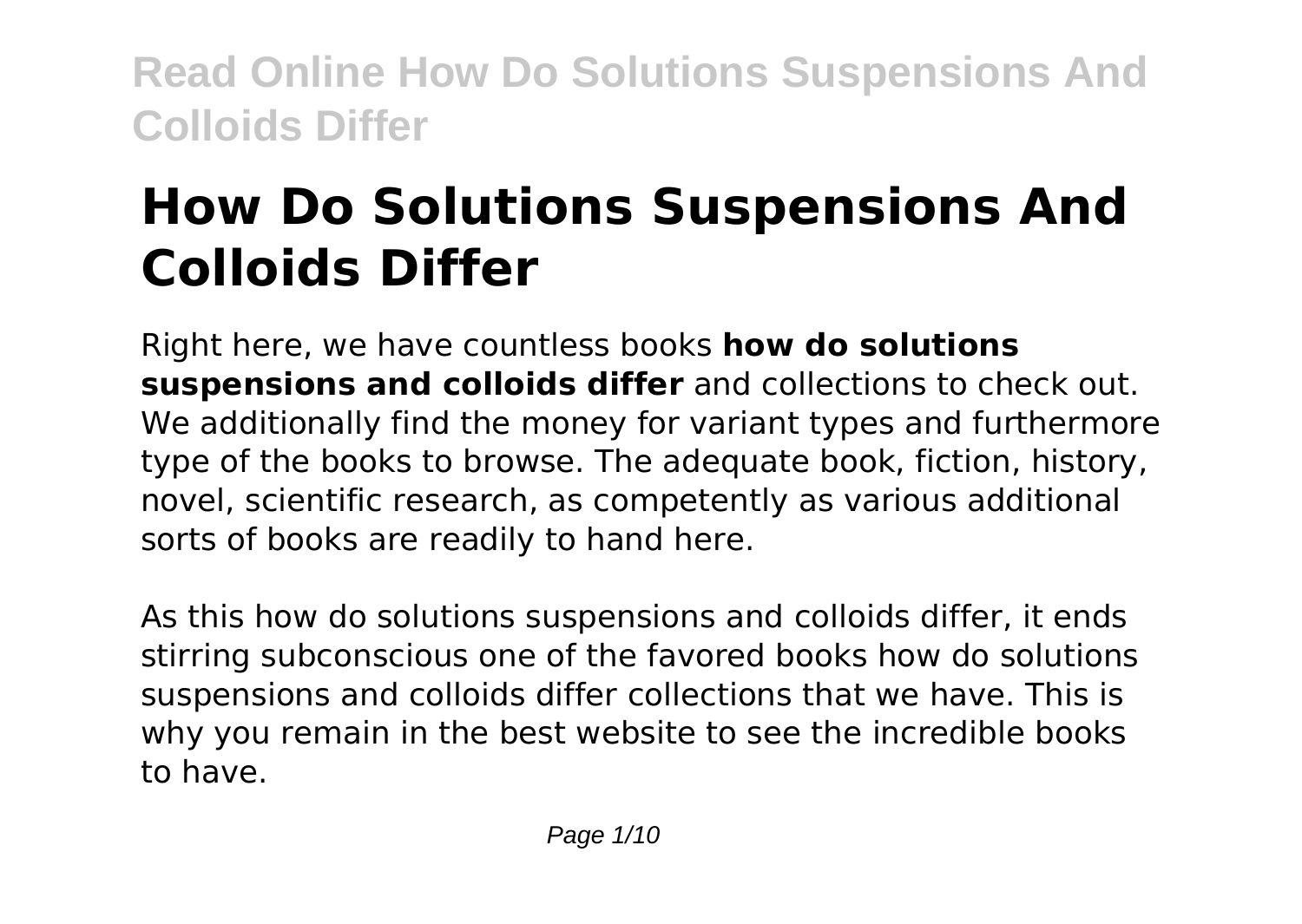Authorama.com features a nice selection of free books written in HTML and XHTML, which basically means that they are in easily readable format. Most books here are featured in English, but there are quite a few German language texts as well. Books are organized alphabetically by the author's last name. Authorama offers a good selection of free books from a variety of authors, both current and classic.

#### **How Do Solutions Suspensions And**

Particles intermediate in size between those found in solutions and suspensions can be mixed in such a way that they remain evenly distributed without settling out. These particles range in size from 10-8 to 10-6 m in size and are termed colloidal particles or colloids. The mixture they form is called a colloidal dispersion.

### Solutions, Suspensions<sub>bage</sub> 2/10 ks, and Dispersions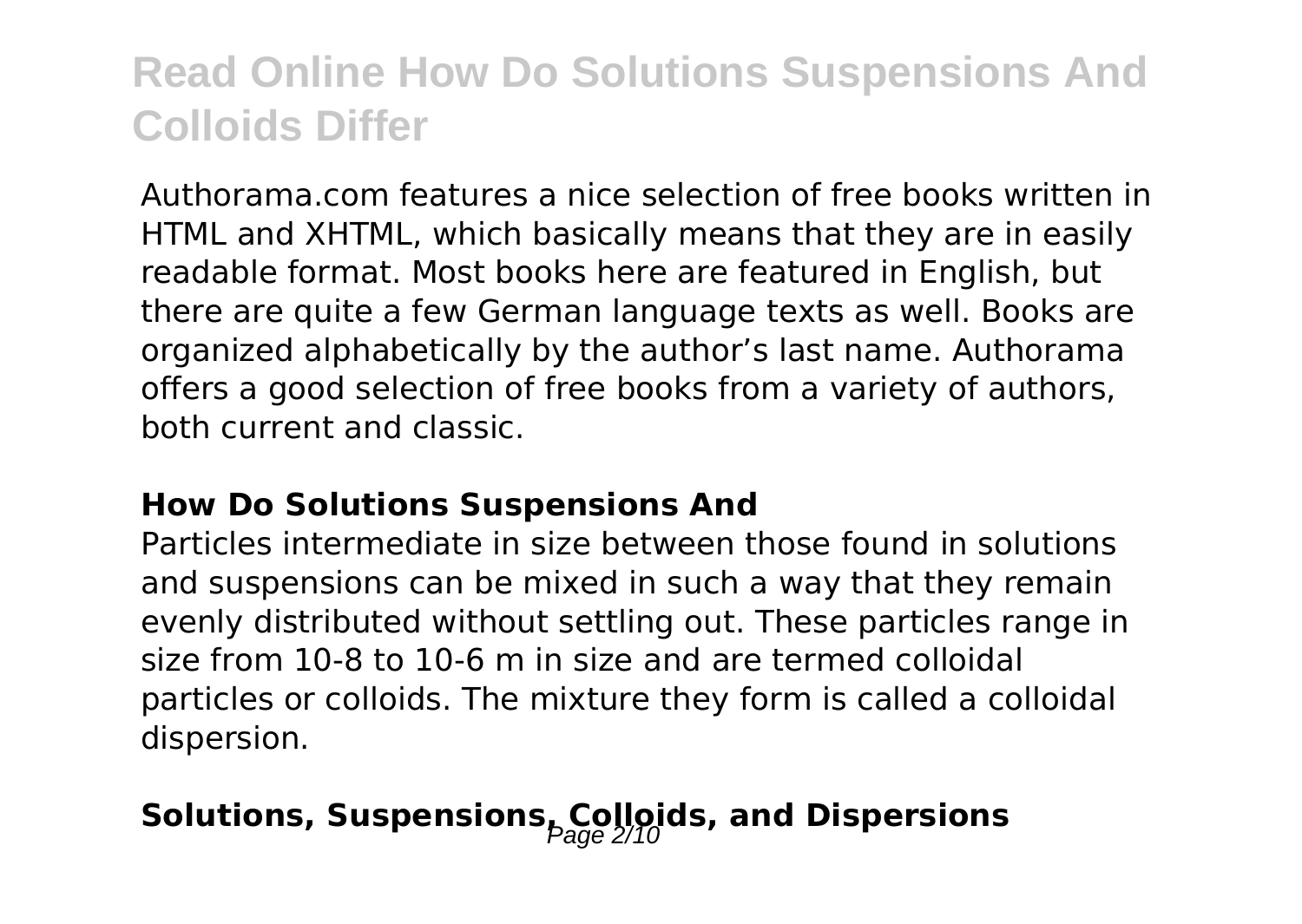A solution is always transparent, light passes through with no scattering from solute particles which are molecule in size. The solution is homogeneous and does not settle out. A solution cannot be filtered but can be separated using the process of distillation. A suspension is cloudy and heterogeneous.

#### **Solutions, Suspensions, Colloids -- Summary Table**

A solution is saturated if no more solute can be dissolved with temperature remaining constant. Examples. salt in sea water; Suspensions. A suspension is a mixture of liquids with particles of a solid which may not dissolve in the liquid. The solid may be separated from the liquid by leaving it to stand, or by filtration; Examples. sand in water

#### **Mixtures, Solutions and Suspensions**

The key difference between solution and suspension is that the particles of a solution are invisible to the naked eye whereas the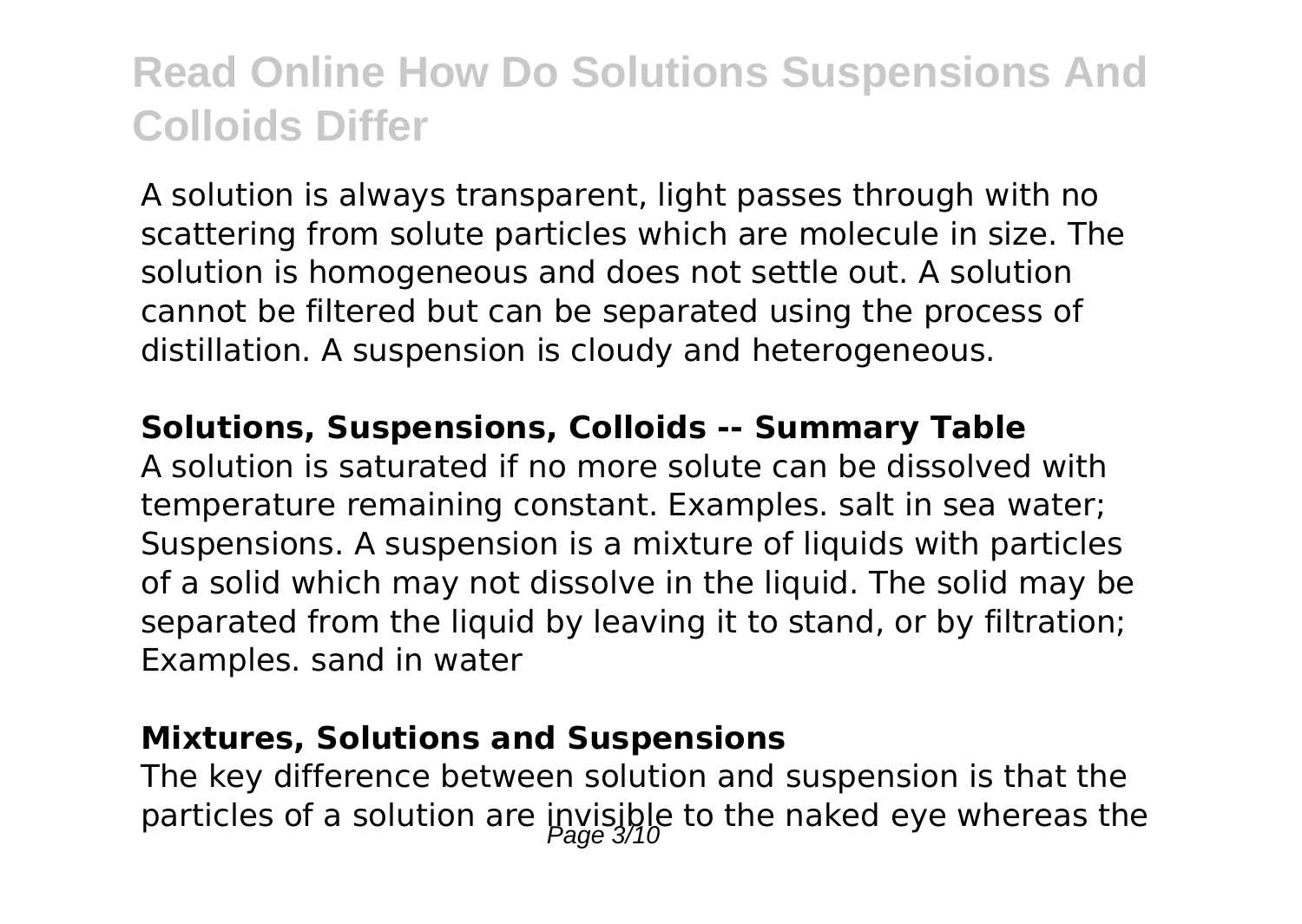particles of the suspension are visible. As another important difference between solution and suspension, a solution is a homogeneous mixture of two or more substances while a suspension is a heterogeneous mixture of substances.

### **Difference Between Solution and Suspension | Compare the ...**

Well solutions are "homogeneous", i.e. all its components are in the SAME phase... The air we breathe is an homogeneous solution of dioxygen, dinitrogen, and a few other gases. A softdrink is an homogeneous solution of water, sugar, and (maybe) carbon dioxide. On the other hand, a suspension is an inhomogeneous mixture, i.e. "an heterogeneous mixture", in which the components are NOT in the ...

**How do solutions differ from suspensions? + Example** Suspension: Suspended particles can be in a different phase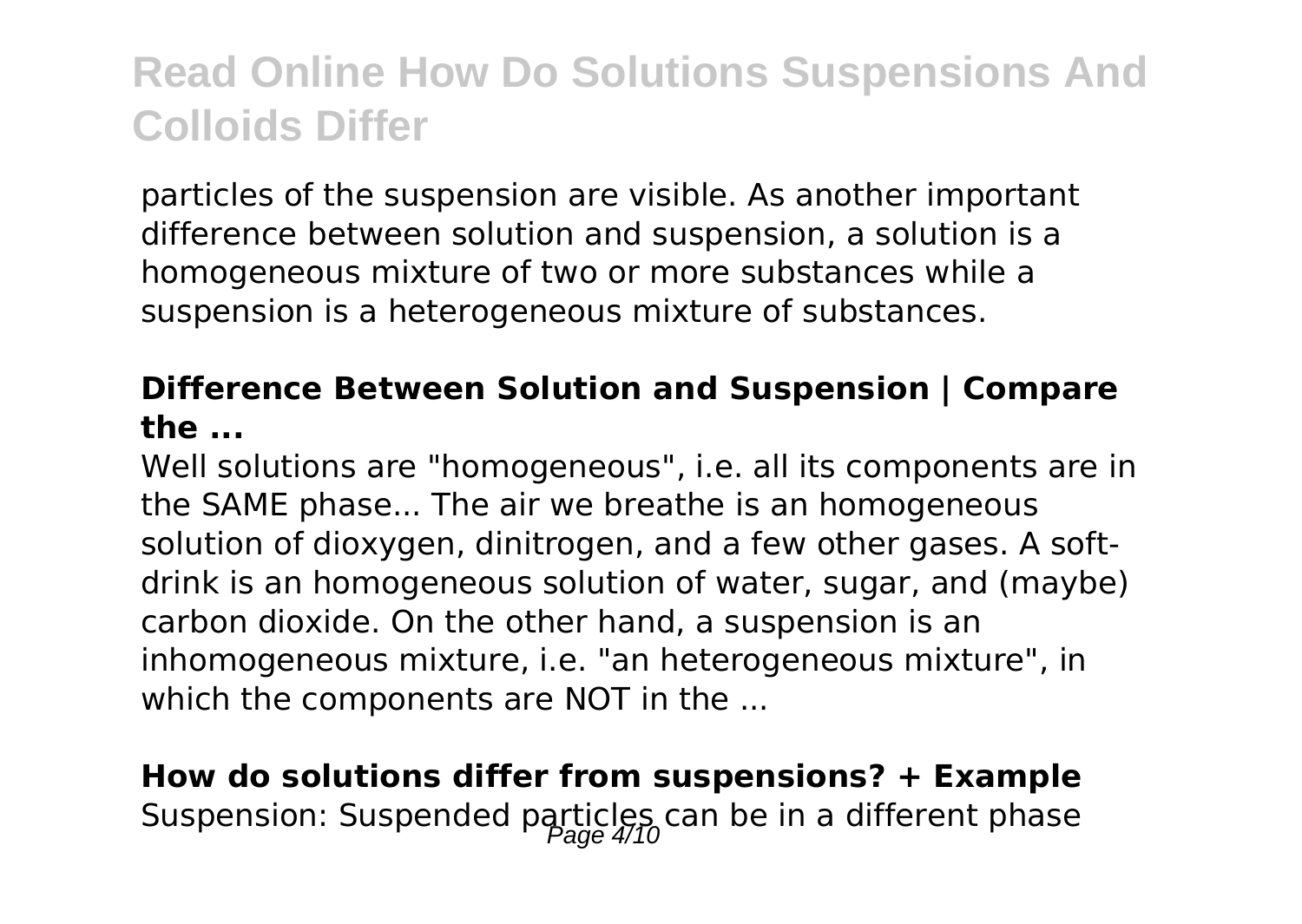than the medium. Appearance. Solution: Solutions are transparent. There is no scattering of light. Suspension: Suspensions are cloudy. Light can be reflected or scattered. Examples. Solution: Examples include NaCl in water and sugar in water. Suspension: Examples include milk of magnesia, soot in the air. Reference List:

#### **Difference Between Solution and Suspension | Definition**

**...**

Suspensions. Suspensions possess certain advantages over other dosage forms. Some drugs are insoluble in all acceptable media and must, therefore, be administered as a tablet, capsule, or as a suspension. Because of their liquid character, suspensions represent an ideal dosage form for patients who have difficulty swallowing tablets or capsules.

### **Suspensions - The Pharmaceutics and Compounding**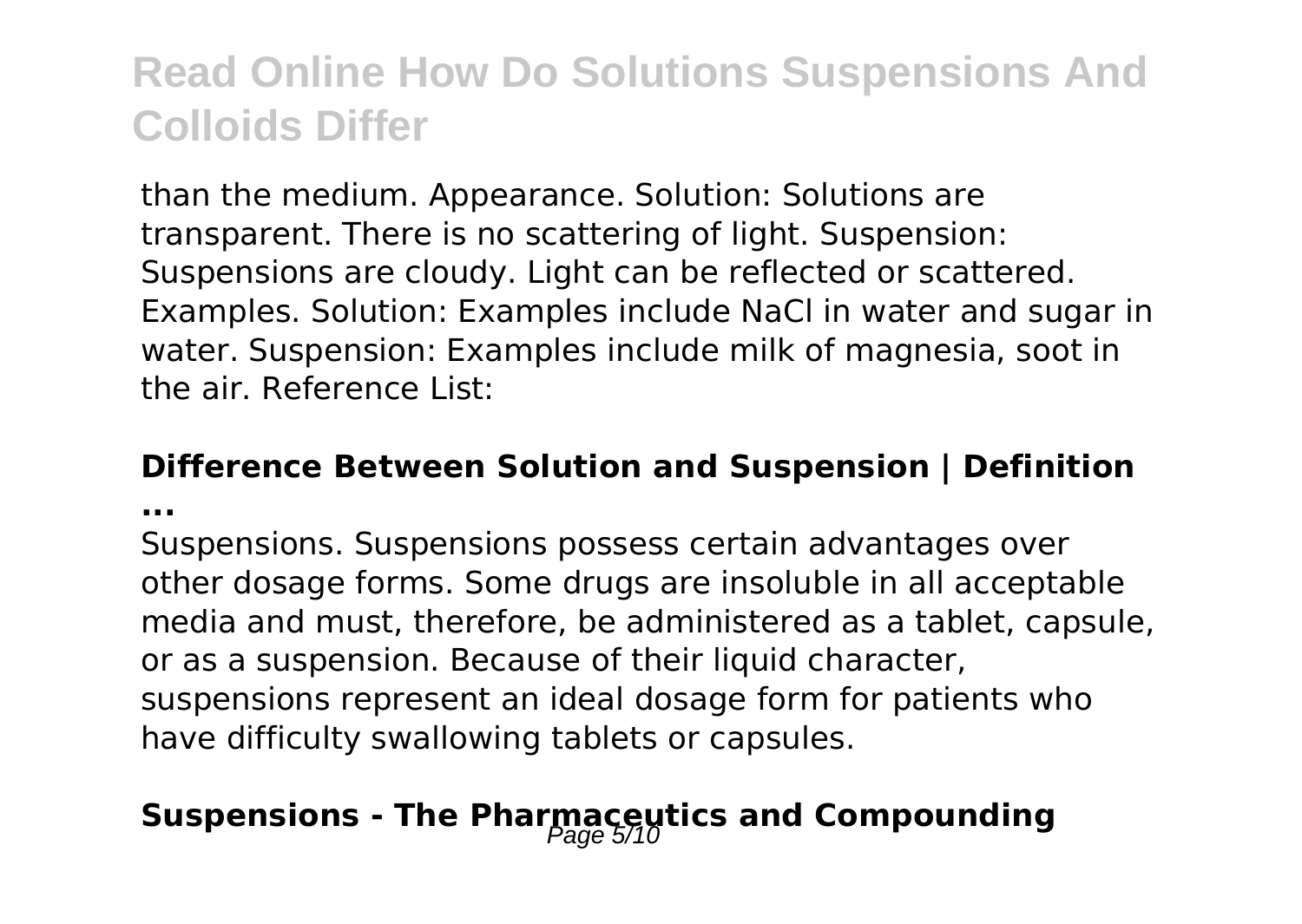### **Laboratory**

Answer: A solution is always transparent, light passes through with no scattering from solute particles which are molecule in size. The solution is homogeneous and does not settle out. A solution cannot be filtered but can be separated using the process of distillation. A suspension is cloudy and heterogeneous.

#### **what are solution, suspensions and colloids and how do**

**...**

Solutions and suspensions are very different kinds of mixtures. Solutions are homogeneous mixtures with very small particles. Suspensions are heterogeneous mixtures with large particles. may have...

**How do solutions and suspensions and colloids differ ...** Suspensions The particles in suspensions are larger than those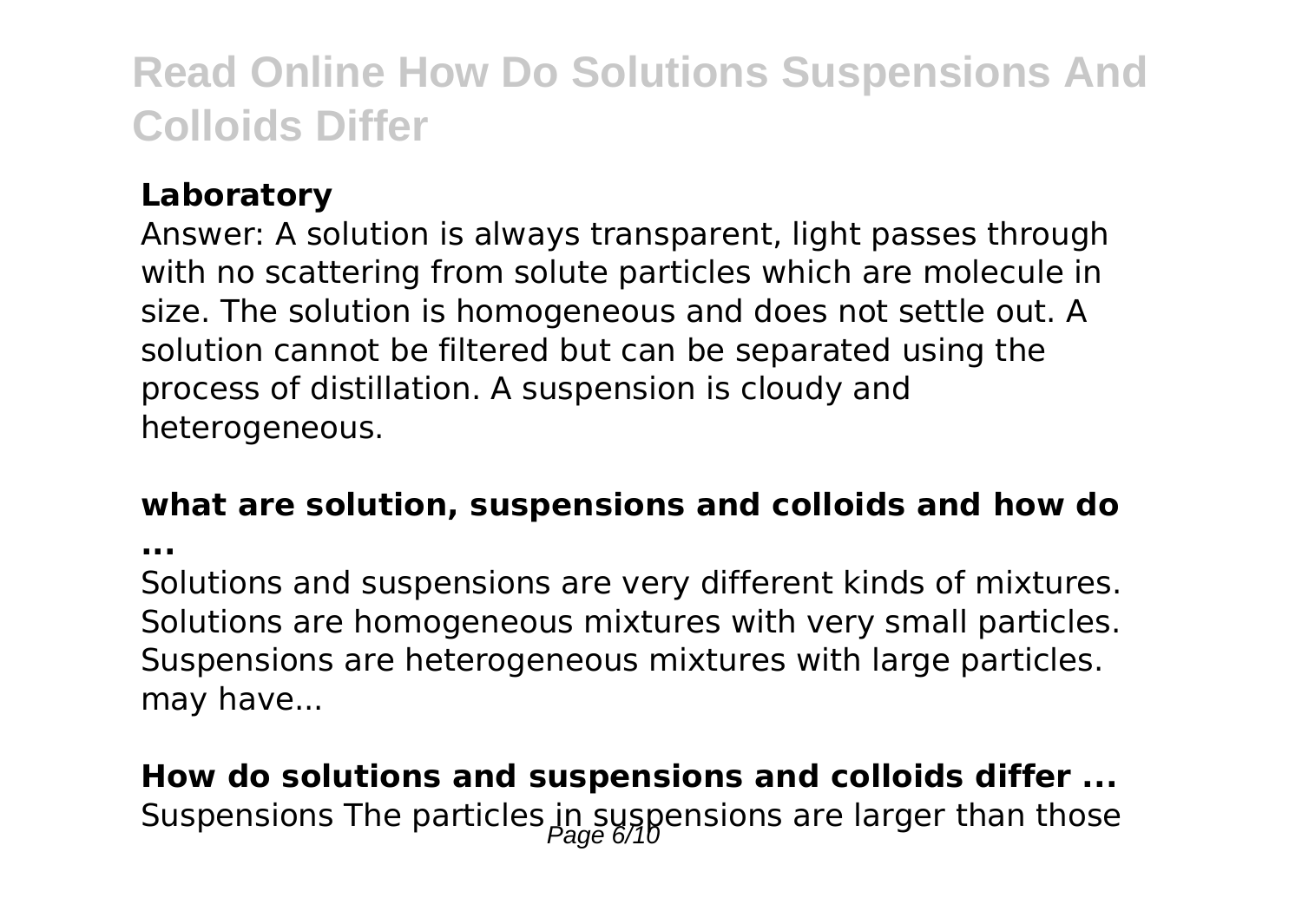found in solutions. Components of a suspension can be evenly distributed by mechanical means, like by shaking the contents but the components will eventually settle out. Example: Oil and water Colloids

### **IV. CONCLUSION:How do you determine a Solution, Suspension ...**

Solutions are simple mixtures of the solute and solvent while suspensions are mixtures of finely divided solid particles and vehicle requiring a suspending agent to suspend the solid particles in the vehicle. Solutions support the water-soluble chemical moieties whereas suspensions can support the watersoluble and insoluble chemical moieties.

### **Difference Between Solutions and Suspensions – Difference Wiki**

Types of Mixtures - solutions, suspensions, emulsions, and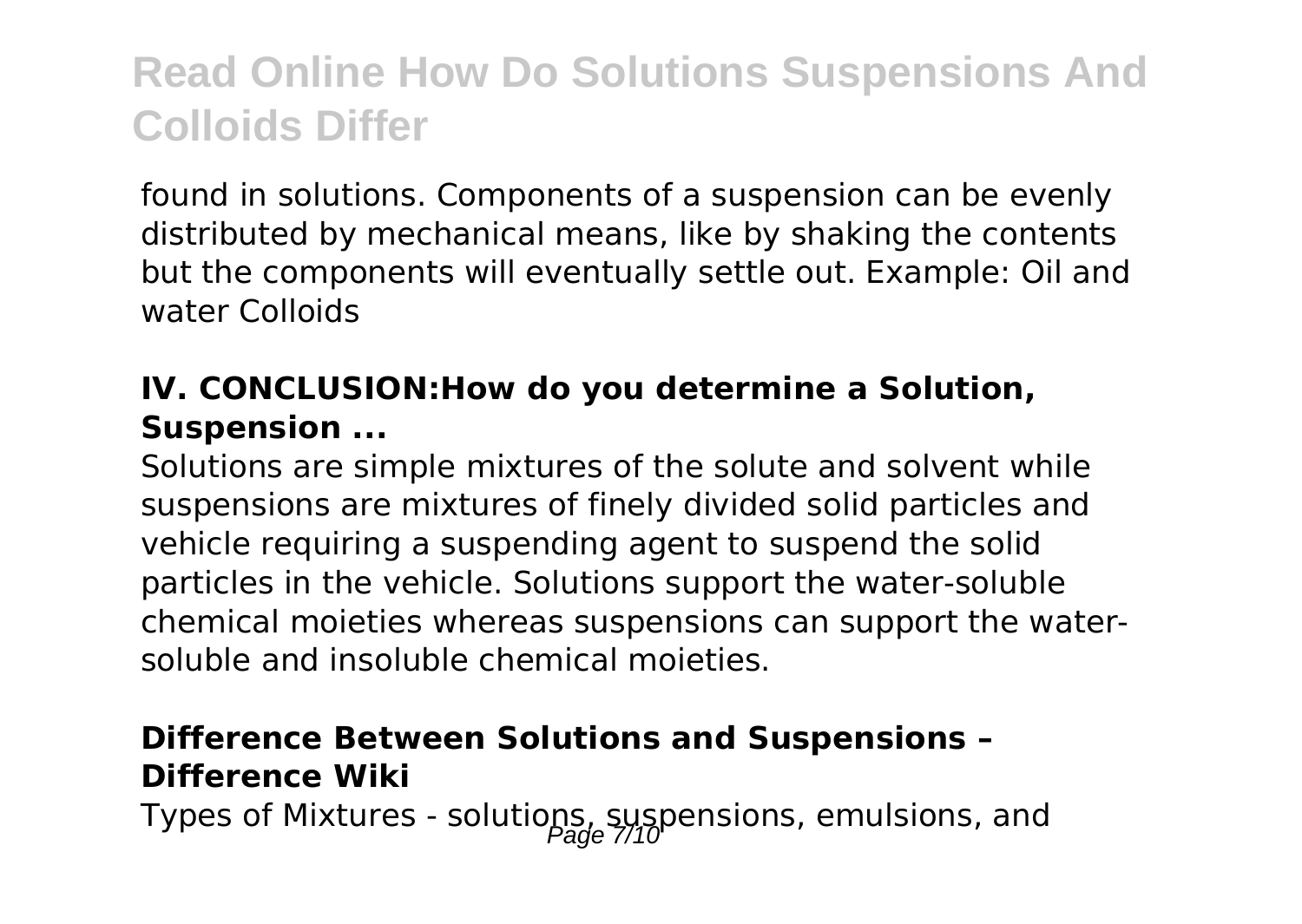colloids. About Mixtures: Matter that consists of two or more substances that are not chemically combined is called a mixture.Mixtures are classified according to how well they are mixed.

### **Solutions, Suspensions, Colloids**

May 10, 2018 Posted by Madhu The key difference between sol solution and suspension is that the particles in a sol have dimensions around 1 nanometer to 1 micrometre and a solution has particles with dimensions below 1 nanometer whereas a suspension has particles with dimensions higher than 1 micrometre.

### **Difference Between Sol Solution and Suspension | Compare ...**

A solution is a mixture of ions or molecules (very, very small). Solutions are transparent, meaning that you can see through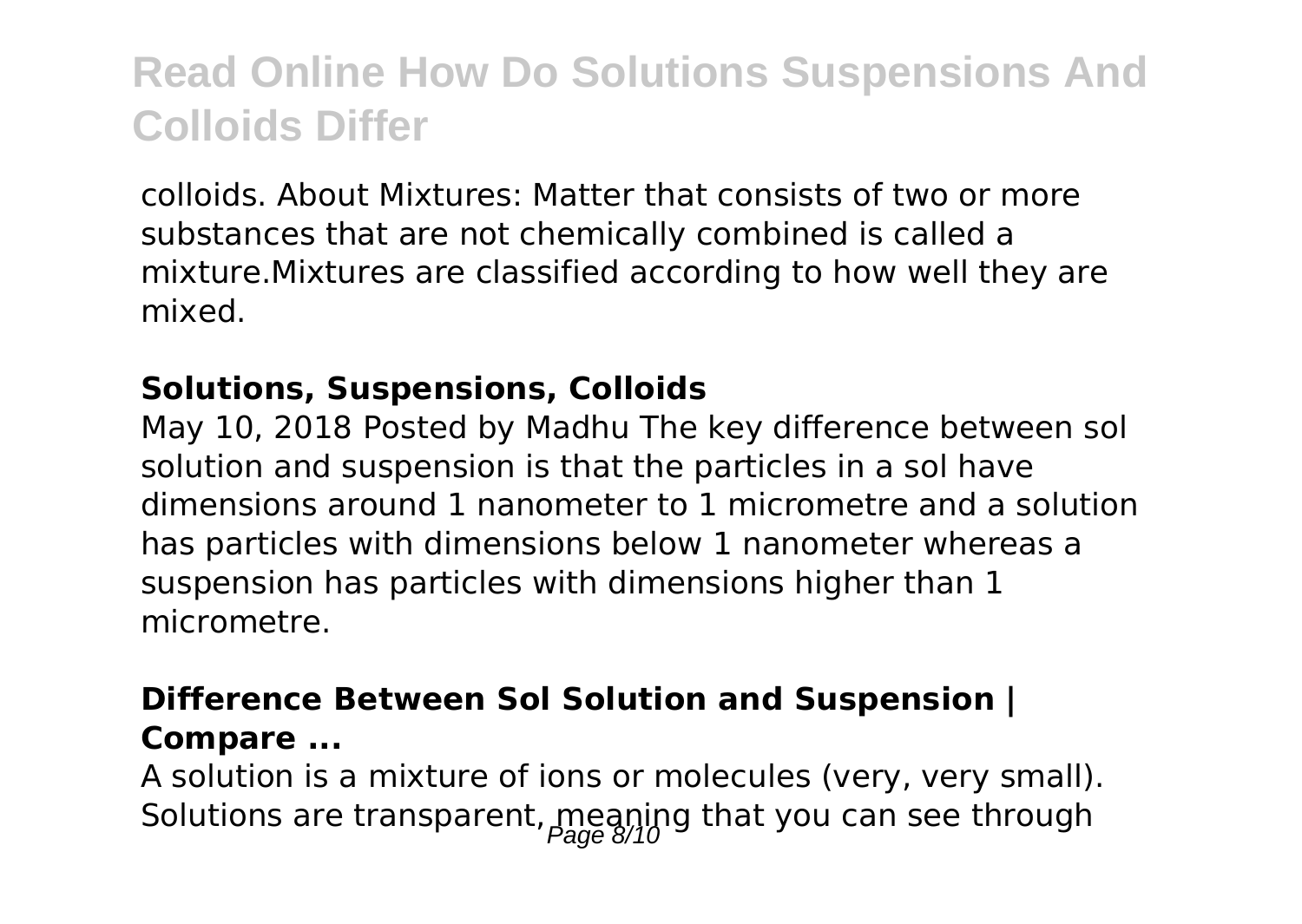them. A suspension has bigger particle sizes and so it may look cloudy or murky. Here is a test you can do at home to see whether something is a solution or a suspension.

**How is a solution different from a suspension? - UCSB** The particles in a suspension are far larger than those of a solution, so gravity is able to pull them down out of the dispersion medium (water). The diameter for the dispersed particles in a suspension, such as the sand in the suspension described above, is typically at least 1000 times greater than those in a solution.

#### **7.6: Colloids and Suspensions - Chemistry LibreTexts**

True Solution vs Colloidal Solution vs Suspension (Similarities and Differences between True Solution, Colloidal Solution and Suspension) Based on the nature of particle size, solutions are classified into THREE categories, namely (1) True Solution, (2)